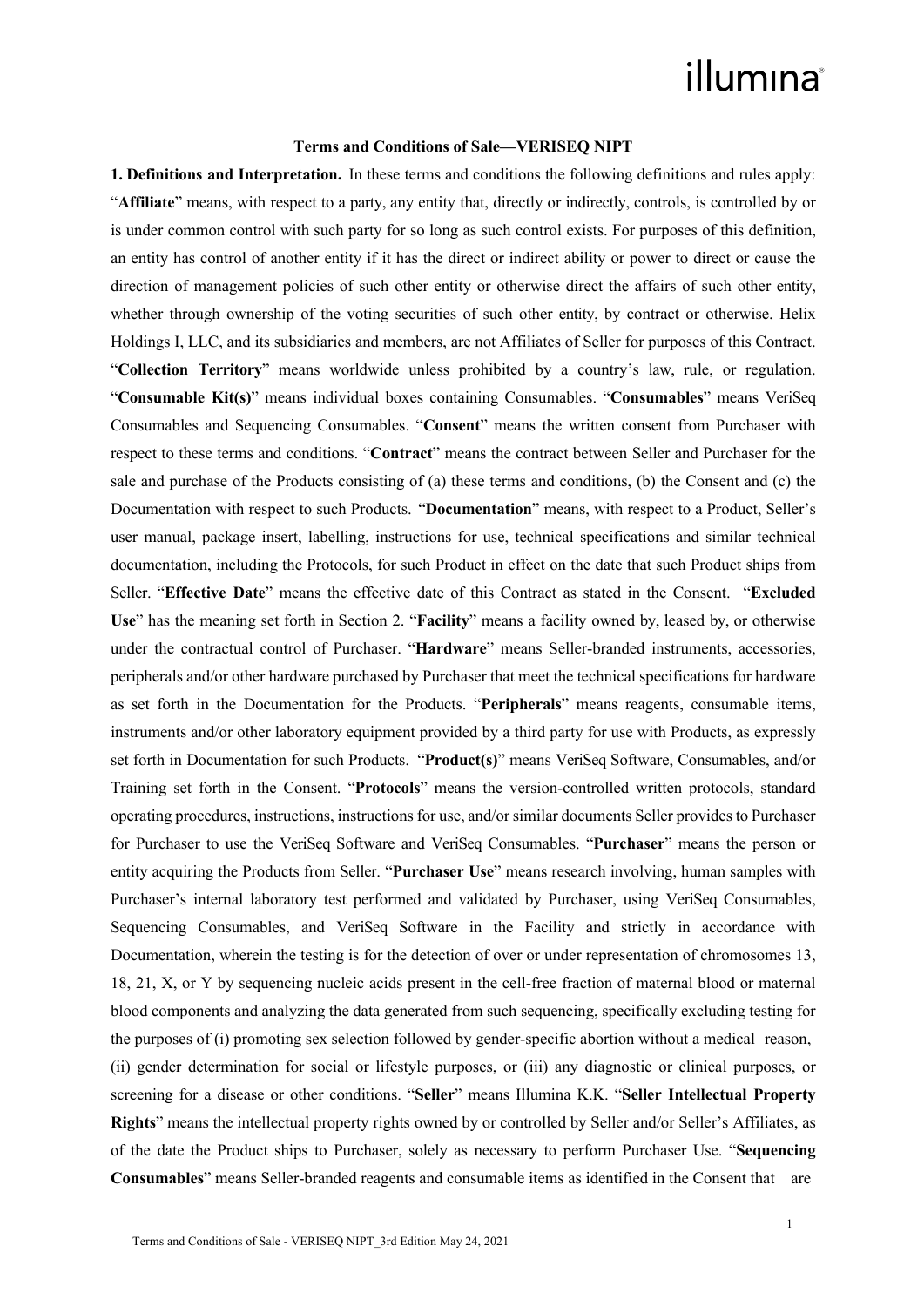designated with the prefix "TG" in their catalogue number or product name and directed for on-instrument use in nucleic acid sequencing. "**Training**" means technical training provided by Seller to Purchaser for the VeriSeq Software and Protocols as specified in the Consent, and "**Trained**", with respect to an individual, shall mean that such individual has received all Training as determined by Seller. "**VeriSeq Consumables**" means Seller-branded reagents and consumable items as specified in the Consent with the catalogue number TG-190-1001 or TG-190-1002. "**VeriSeq Software**" means Seller-branded software, including updates and upgrades provided by Seller, as specified in the Consent that is pre-installed on server hardware and is designed and directed for use with VeriSeq Consumables for Purchaser Use.

Section and paragraph headings shall not affect the interpretation of this Contract. If there is any conflict or ambiguity between the clauses of these terms and conditions, the Consent, and/or the Documentation, the conflict shall be resolved in accordance with the following order of precedence: (1) the Consent; (2) these terms and conditions; and (3) the Documentation. Any phrase introduced by the words including, includes, in particular or for example or similar shall be construed as illustrative and shall not limit the generality of the related general words. Words in the singular include the plural and the plural include the singular. All references to days mean calendar days unless specifically stated otherwise. A reference to writing or written includes fax and email. These terms and conditions are drafted in the English language. If these terms and conditions are translated into any other language, the English language version shall prevail.

#### **2. Rights; Reporting**

**a. Rights to Products upon Purchase.** Subject to the terms of this Contract, with respect to each item of VeriSeq Software and each VeriSeq Consumable delivered to Purchaser hereunder, and with effect from the date of such delivery, Purchaser is granted only a non-exclusive, non-transferable, personal, terminable, non-sublicensable license under Seller Intellectual Property Rights to use: (i) such VeriSeq Software with Hardware, VeriSeq Consumables, Sequencing Consumables, and Peripherals, only as necessary for Purchaser Use in Purchaser's Facility, (ii) such VeriSeq Consumable with Hardware, VeriSeq Software, Sequencing Consumables, and Peripherals, only as necessary (and therefore such license shall terminate once such VeriSeq Consumable has been used) for Purchaser Use in Purchaser's Facility ((i) - (ii) collectively, "**Permitted Rights**"). Purchaser may not, and for the avoidance of doubt Purchaser is not granted any right or license to (a) use any Product not in accordance with such Product's Documentation, (b) use VeriSeq Software or VeriSeq Consumables for any purpose other than the Purchaser Use, or for any diagnostic or clinical purposes, (c) re-use a previously used Consumable, (d) (1) modify, disassemble, reverse-engineer, reverse-compile, or reverse-assemble any Product, other than to the extent such activities may not be restricted by law in respect of software, (2) separate, extract, or isolate components of any Product or carry out any other analysis of any Product that is not expressly authorized by Seller in writing, or (3) gain access to or determine the methods of operation of any Product, in each case (1) to (3) other than to the extent such activities may not be restricted by law in respect of software, (e) use any Product for direct-to-consumer activities, (f) transfer to a third-party, or sub-license any third-party software provided by Seller, or (g) use any Product not in accordance with Section 3(a) below (each of (a)-(g), an "**Excluded Use**"), nor authorize or purport to authorize any third party in relation to an Excluded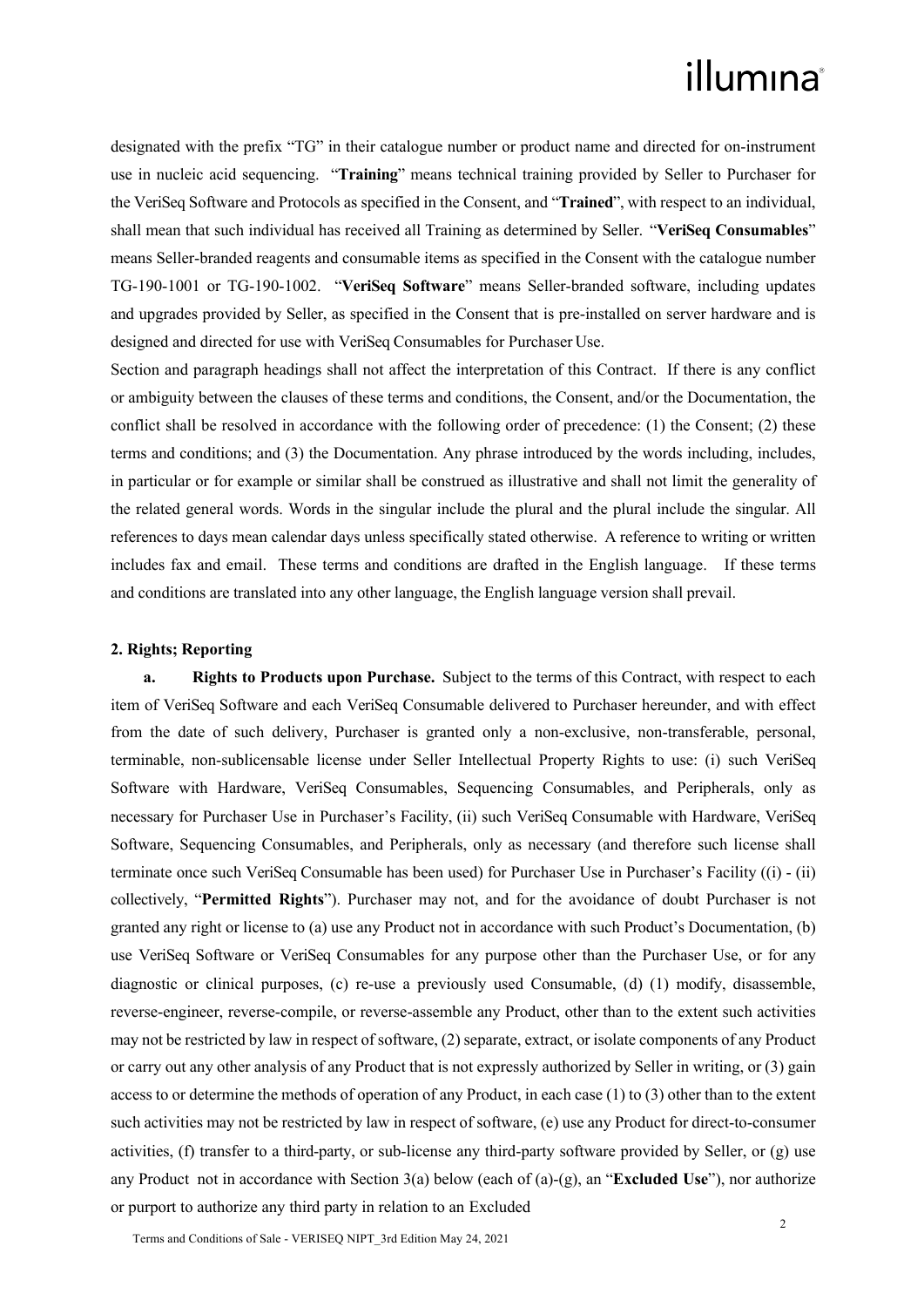Use. Purchaser agrees that this Section is designed to, and does, alter the effect of the exhaustion of patent rights that may otherwise result if the sale was made without restriction.

Purchaser agrees that (i) Purchaser's use of VeriSeq Software or VeriSeq Consumables in any manner or for any purpose other than Purchaser Use for such Product is a breach of this Contract, and (ii) actual knowledge by Seller and/or Seller's Affiliates that Purchaser is using the Product in any manner or for any purpose other than expressly authorized herein does not waive or otherwise limit any rights that Seller and/or Seller's Affiliates which may have as a result of such use of the Product, including, any rights or remedies available under this Contract, at law and/or in equity. Except as expressly stated in this Section 2, no right or license under any of Seller, or Seller's Affiliates', intellectual property rights is or are granted expressly, by implication, by estoppel or otherwise to Purchaser. All copies of VeriSeq Software supplied under this Contract are licensed, not sold, and may be subject to additional terms found in the VeriSeq Software's end user license agreement.

Purchaser is solely responsible for obtaining all Peripherals and ensuring it has all rights to use such Peripherals for Purchaser Use.

**b. Reporting Requirement.** Purchaser shall, within thirty (30) days after the end of every calendar quarter during which Products purchased under this Contract are used, provide a written report to Seller that describes the tests for which the Products were used, and states the number of samples tested (and reported to a doctor, other authorized person or referring laboratory) using Products for Purchaser Use in such calendar quarter. Such report shall identify the country in which such test was performed and the country from which the sample originated.

### **3. Product Restrictions.**

**a. Unauthorized Uses of Products.** Purchaser acknowledges that the applicable Documentation for Consumables states that such Products are intended for single-use only. Further, VeriSeq Software and VeriSeq Consumables have only been validated for use together with each other and with Sequencing Consumables, Hardware, and Peripherals. Accordingly, and subject to applicable laws and regulations, Purchaser agrees to use (i) VeriSeq Software only with VeriSeq Consumables, Sequencing Consumables, Hardware, and Peripherals; (ii) VeriSeq Consumables only with VeriSeq Software, Sequencing Consumables, Hardware, and Peripherals, (iii) each Consumable only one time; and (iv) any Product (or information generated from the use of the Product) only in compliance with applicable law or regulation, as well as ethical guidelines and fundamental legal principles promulgated by established national and international bodies including without limitation those set forth under Illumina's Human Rights Policy (a copy of which is available on Illumina's website). Specifically, Purchaser agrees not to use the Product to sequence samples in furtherance of discrimination based on genetic characteristics, oppression of at-risk or minority populations, clinical utilization of human heritable genome editing, reproductive cloning of human beings, and/or bioterrorism. The limitations in (i)-(iii) in this paragraph do not apply if and to the extent the Documentation for the Product expressly states otherwise. Purchaser shall use the Products in accordance with their Documentation. Purchaser shall provide Seller with reasonable access to confirm Purchaser's compliance with the requirements in (iv). Seller reserves the right to discontinue sales of Products or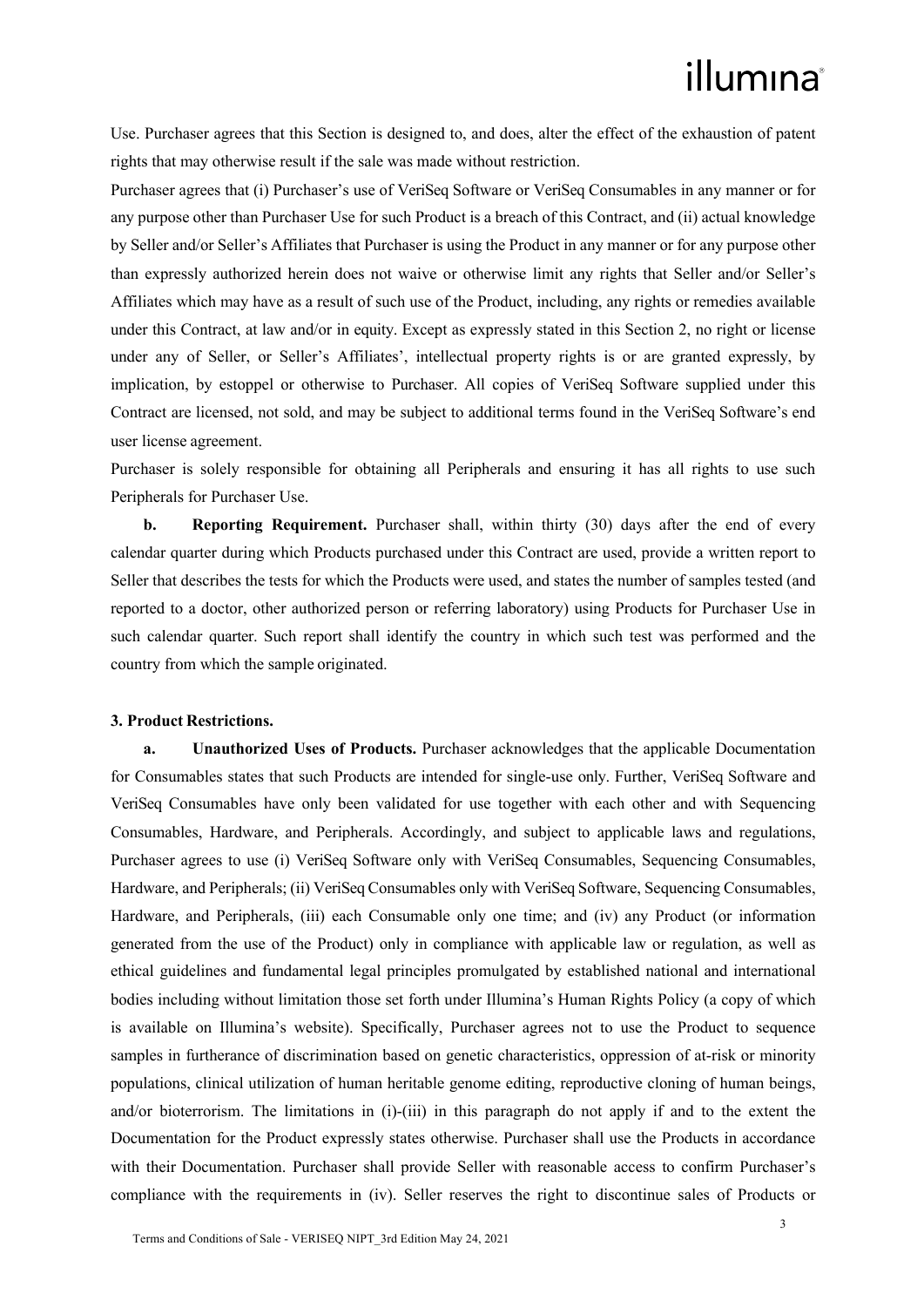servicing of Hardware in the event Purchaser does not comply with this Section 3(a)(iv).

**b. Unauthorized Sublicensing.** Purchaser shall not sublicense Seller's intellectual property rights, to any third party without Seller's prior written consent. For the avoidance of doubt, Purchaser is not granted and shall not have any right to sublicense, expressly, implicitly, or due to patent exhaustion, any of Seller's intellectual property rights, including that embodied in the Products, to any third party, and Seller reserves to itself the exclusive rights to license or sublicense Seller's intellectual property rights to third parties.

**c. Third Party Purchasers.** If Purchaser sells, rents, leases, loans, transfers, assigns or otherwise disposes of the Products to a third party (a "**Third Party Purchaser**"), (i) for the avoidance of doubt, no license under Permitted Rights or any other license is granted by Seller to any Third Party Purchaser, and the Third Party Purchaser must separately obtain from Seller a license under Seller Intellectual Property Rights; (ii) Purchaser shall require that the Third Party Purchaser may only use and dispose of such Products consistent with the restrictions set forth in this Contract, including the restriction on use of the Products for an Excluded Use and this Section 3, and shall ensure that Seller may directly claim against the Third Party Purchaser for any breach or violation of this Contract and/or the contract between Purchaser and Third Party Purchaser; (iii) any existing warranties made by Seller under this Contract in respect of such Products shall immediately terminate and be of no further effect, unless Seller expressly agrees in writing to transfer to the Third Party Purchaser the benefit of such warranties for the remaining warranty period; and (iv) any existing indemnification obligations of Seller under this Contract in respect of such Products shall immediately terminate and be of no further effect.

**d. Marketing.** Purchaser is solely responsible for marketing and promoting its use of the Products and may not make any reference to Seller, Seller's Affiliates, their trademarks, or their products or services in such marketing and promoting without Seller's prior written approval.

**4. Regulatory.** The Products are labeled with a For Research Use Only, or similar labeling statement and are not approved for use in diagnostic procedures. Purchaser acknowledges that (i) the Products have not been approved by any regulatory entity for any specific intended use, whether research, commercial, diagnostic, or otherwise, and (ii) Purchaser must ensure it has any regulatory approvals that are necessary for Purchaser's intended uses of the Products. Purchaser shall promptly disclose to Seller any communication that it makes to or receives from a government body, agency, or other regulatory or accrediting body pertaining to the Products or Purchaser's use of the Products. Purchaser shall comply with all applicable laws and regulations when using, maintaining, and disposing of Products. In the event a Product becomes certified, approved, or cleared by a regulatory agency, then the Product may be subject to additional terms and conditions related to products of that type (e.g., products labeled for an approved diagnostic use), and Purchaser agrees to abide by any such terms and conditions. If Seller reasonably determines that it is necessary to discontinue sale of any Product to Purchaser and Seller makes available for purchase by Purchaser a product or combination of products that has a relevant regulatory status more appropriate for such application, then Purchaser will transition to the use of that product or combination of products and cease using the applicable Product for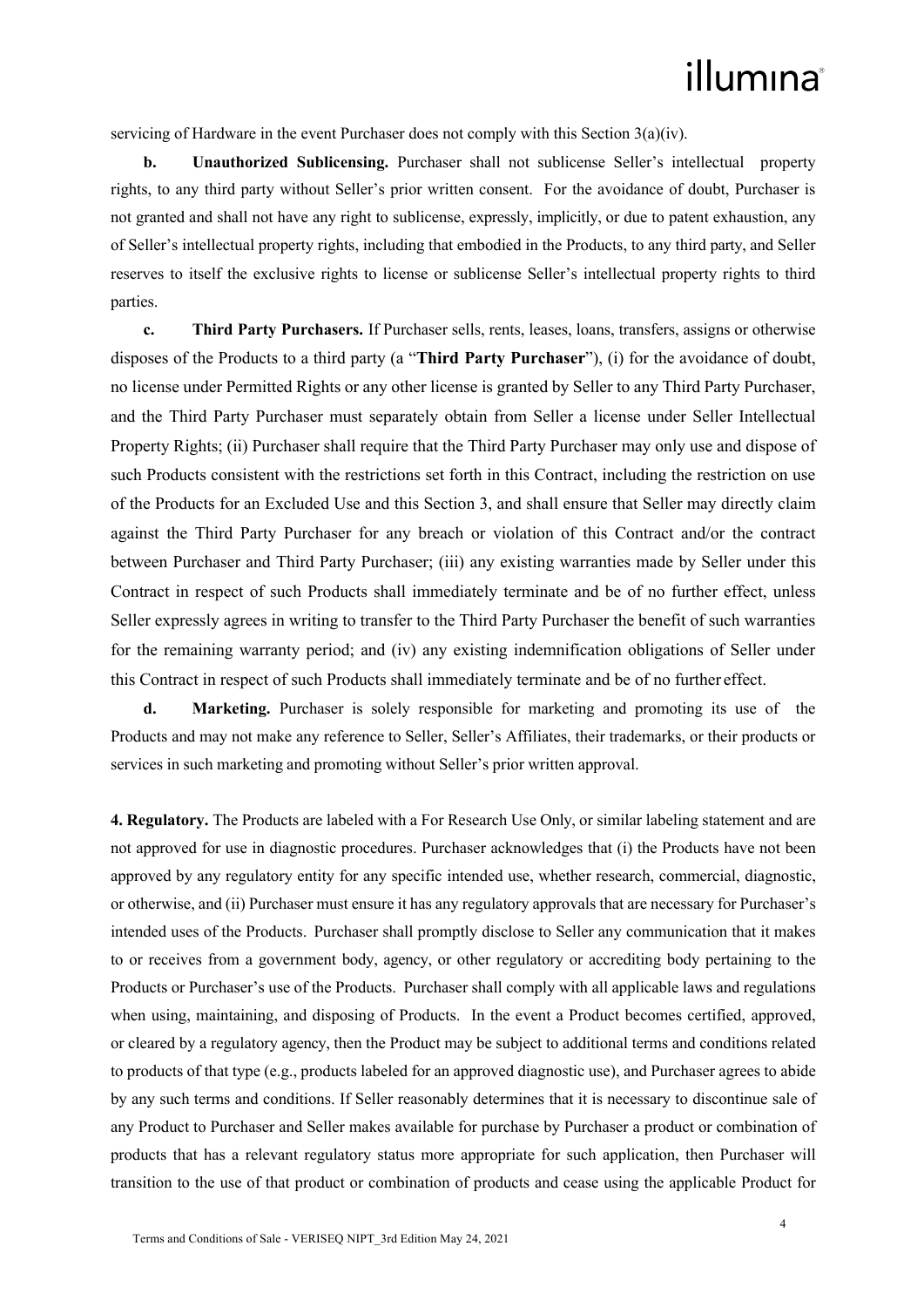that application. To the extent permitted under applicable law, Seller will honor purchase orders for the Products that were accepted prior to such discontinuation.

### **5. Limited Liability.**

### **a. NEITHER PARTY LIMITS OR EXCLUDES ITS LIABILITY:**

### **(1) FOR DEATH OR PERSONAL INJURY CAUSED BY ITS NEGLIGENCE, OR THAT OF ITS**

### **EMPLOYEES, AGENTS OR SUB-CONTRACTORS;OR**

**(2) FOR FRAUD OR FRAUDULENT MISREPRESENTATION; OR**

**(3) FOR BREACH OFANY OBLIGATION AS TO TITLE IMPLIED BY STATUTE; OR**

**(4) FOR WILFUL INTENT OR GROSS NEGLIGENCE, OR FOR ANY OTHER ACT OR OMISSION, LIABILITY FOR WHICH MAY NOT BE LIMITED OR EXCLUDED UNDER APPLICABLE LAW; OR**

**(5) WITH RESPECT TO ITS INDEMNIFICATION OBLIGATIONS UNDER SECTION 9.**

**b. SUBJECT TO SECTION 5.a, IN NO EVENT SHALL EITHER PARTY BE LIABLE TO THE OTHER PARTY AND/OR ANY THIRD PARTY, WHETHER IN CONTRACT, TORT (INCLUDING NEGLIGENCE AND BREACH OF STATUTORY DUTY, MISREPRESENTATION (WHETHER INNOCENT OR NEGLIGENT), RESTITUTION, STRICT LIABILITY OR OTHERWISE, FOR ANY COSTS OF PROCUREMENT OF SUBSTITUTE PRODUCTS OR SERVICES, LOST PROFITS, DATA OR BUSINESS, OR FOR ANY INDIRECT, SPECIAL, INCIDENTAL, EXEMPLARY, CONSEQUENTIAL, OR PUNITIVE DAMAGES OF ANY KIND ARISING OUT OF OR IN CONNECTION WITH THIS CONTRACT, INCLUDING IN RESPECT OF THE PRODUCTS SUPPLIED HEREUNDER (INCLUDING USE THEREOF) AND SUCH PARTY'S PERFORMANCE OR NON-PERFORMANCE.**

**c. SUBJECT TO SECTIONS 5.a AND 5.b, EACH PARTY'S TOTAL AND CUMULATIVE LIABILITY TO THE OTHER PARTY OR ANY THIRD PARTY, WHETHER IN CONTRACT, TORT (INCLUDING NEGLIGENCE AND BREACH OF STATUTORY DUTY), MISREPRESENTATION (WHETHER INNOCENT OR NEGLIGENT), RESTITUTION, STRICT LIABILITY OR OTHERWISE, ARISING OUT OF OR IN CONNECTION WITH THIS CONTRACT, INCLUDING IN RESPECT OF THE PRODUCTS SUPPLIED HEREUNDER (INCLUDING USE THEREOF) AND SUCH PARTY'S PERFORMANCE OR NON-PERFORMANCE, SHALL IN NO EVENT EXCEED THE TOTAL SUMS PAID BY PURCHASER FOR THE PRODUCTS UNDER THIS CONTRACT.**

**6. Limitations on Warranties. TO THE EXTENT PERMITTED BY LAW AND SUBJECT TO THE EXPRESS PRODUCT WARRANTIES MADE IN THIS CONTRACT SELLER MAKES NO (AND EXPRESSLY DISCLAIMS ALL) WARRANTIES, CONDITIONS OR OTHER TERMS, EXPRESS, IMPLIED OR STATUTORY, WITH RESPECT TO THE PRODUCT, INCLUDING ANY IMPLIED WARRANTY OF MERCHANTABILITY, SATISFACTORY QUALITY, FITNESS FOR A PARTICULAR PURPOSE, NON-INFRINGEMENT, THAT ANY PRODUCT WILL OPERATE IN CONJUNCTION WITH ANY ITEM OTHER THAN THOSE EXPRESSLY IDENTIFIED IN THE**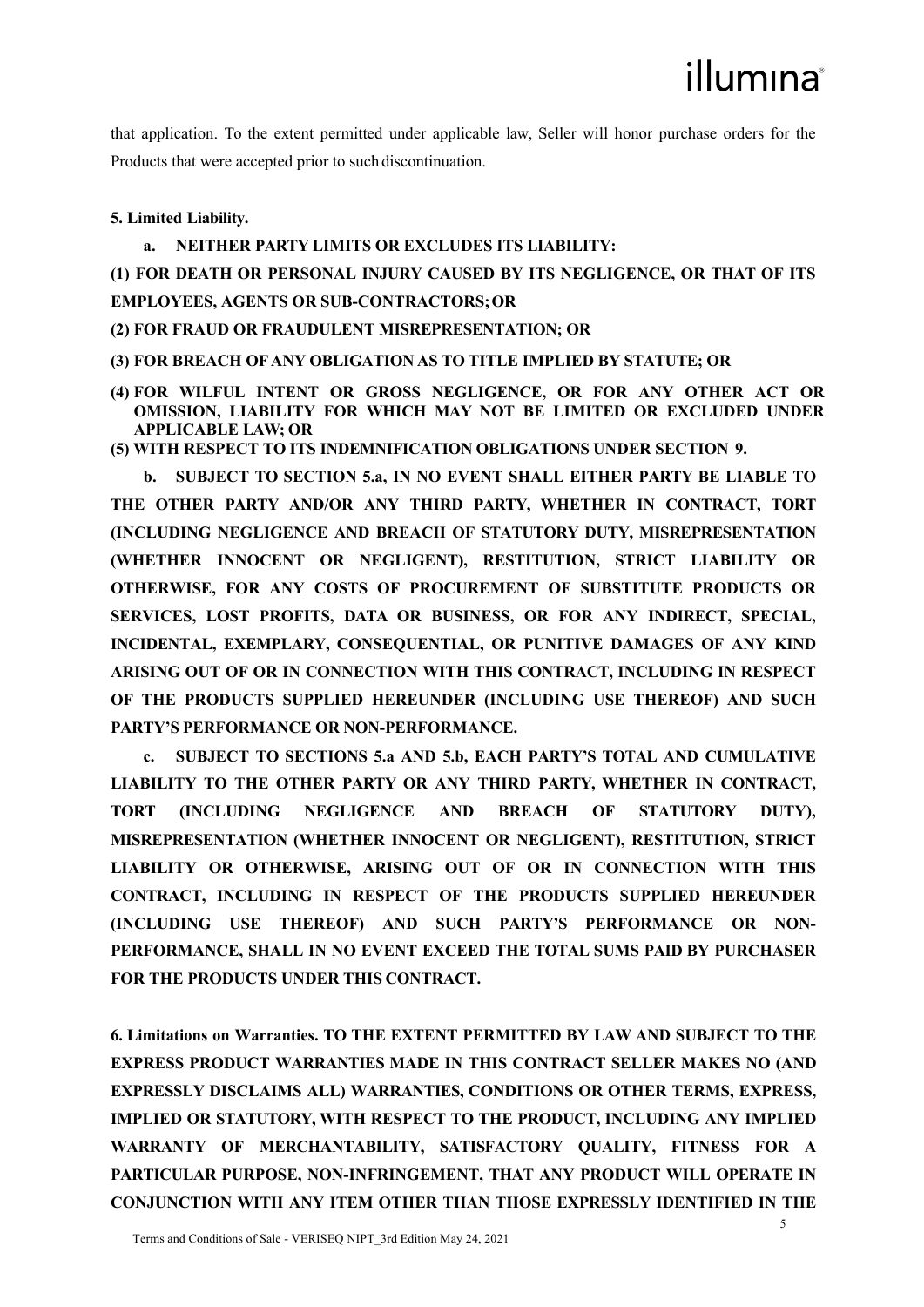# illumına

### **DOCUMENTATION AS BEING COMPATIBLE WITH PRODUCTS, OR THAT ANY SOFTWARE PRODUCT WILL OPERATE UNINTERRUPTED OR ERROR-FREE.**

**7. Expiry Date; Single Lot Shipments; Kit Lot Testing.** Seller shall use commercially reasonable endeavors to ensure that Consumables shall have an expiry date that is no less than six (6) months at the time of shipment. Expiry date will be pre-printed on the Consumable packaging. Seller shall use commercially reasonable endeavors to ensure each shipment of a given Consumable includes only such Consumable, respectively, manufactured from the same lot. Seller shall use commercially reasonable endeavors to test each component reagent supplied under this Contract that comprises a given Consumable, together with the other component reagents of that Consumable, to ensure their functionality, unless sufficient data are available to demonstrate that a given component reagent, or component reagents, if quality tested independently, does not affect performance of the Consumable. Seller shall provide a Certificate of Analysis for each lot of Consumables sold toPurchaser.

**8. Product Warranty.** All warranties in this Contract are personal to the Purchaser and, subject to Section 3.c, may not be transferred or assigned to a third party, including an Affiliate of Purchaser. The warranties described in this Contract exclude any stand-alone third party goods that may be acquired or used with the Products.

**a. Warranty for Consumables.** Seller warrants that Consumables will conform to the applicable technical specifications set forth in the Documentation therefor until the later of (i) six (6) months from the date of shipment from Seller, or (ii) any expiration date or the end of the shelf-life pre-printed on such Consumables by Seller, but in either event, no later than twelve (12) months from the date of shipment.

**b. Warranty for VeriSeq Software and Server.** Seller warrants that VeriSeq Software (including server hardware on which the VeriSeq Software is supplied) will conform to the applicable technical specifications set forth in the Documentation therefor for a period of twelve (12) months after its shipment date from Seller.

**c. Exclusions from Warranty Coverage.** The foregoing warranties do not apply to the extent a non-conformance is due to (i) abuse, misuse, neglect, negligence, accident, improper storage, fair wear and tear, or use contrary to the applicable Documentation or other breach of any term ofthisContract by Purchaser, (ii) improper use or handling (including use or handling by any Purchaser personnel who have not been Trained), installation, maintenance, or repair (other than if performed by Seller's personnel), (iii) unauthorized modification, (iv) force majeure events, (v) use of (1) non-Seller-branded hardware with VeriSeq Software, and/or (2) reagents or consumables with VeriSeq Software other than Consumables, and/or (3) non-Seller-branded hardware or non-Seller-branded software with Consumables(except, in each case (1)- (3), as may be required under the relevant Product Documentation) or (vi) use of VeriSeq Consumables or VeriSeq Software without Sequencing Consumables or Peripherals that may be set forth under the relevant Product Documentation.

**d. Training Warranty.** Seller warrants that any Training will be provided using reasonable care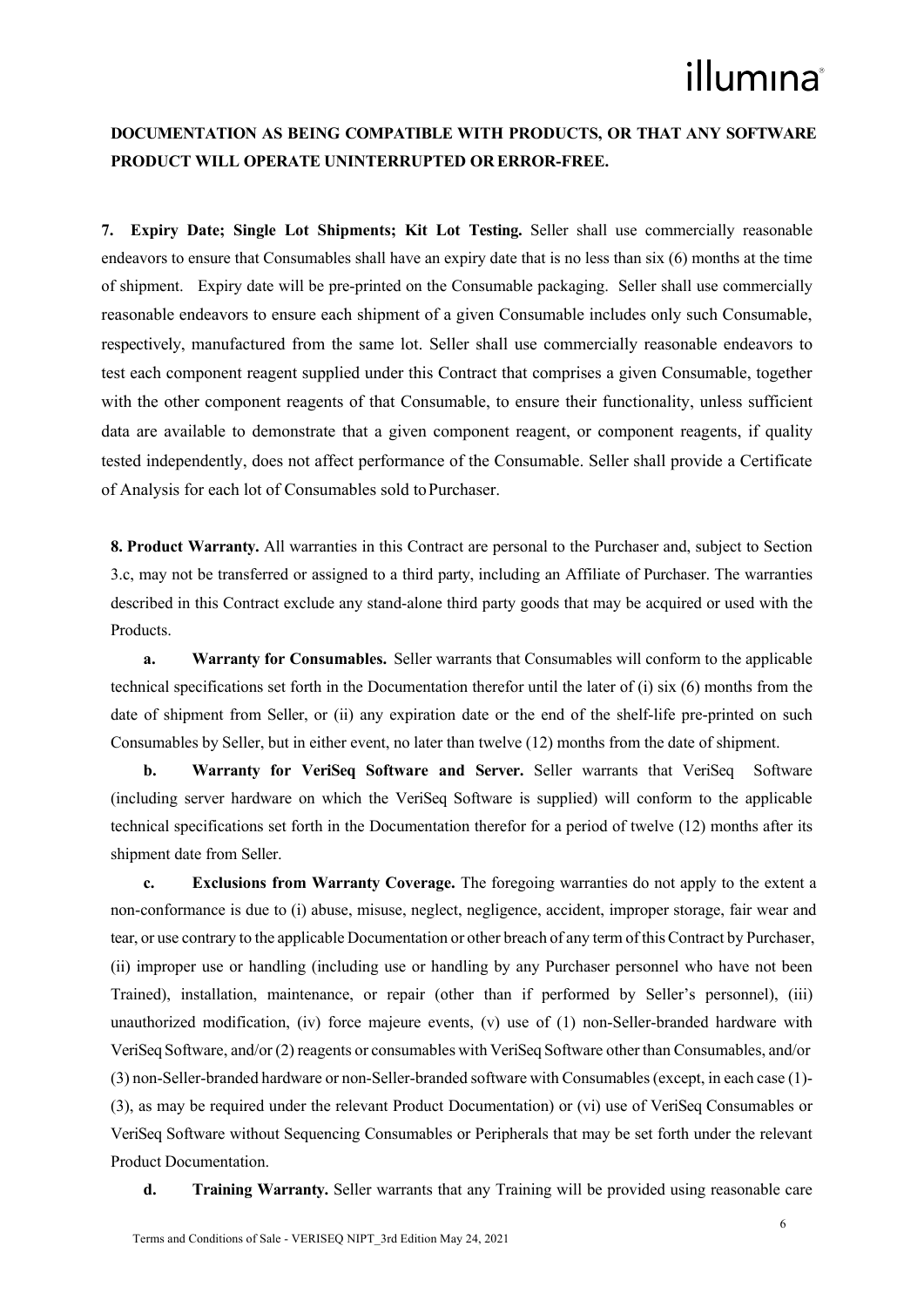# illumına

and skill.

**e. Procedure for Warranty Coverage.** In order to be eligible for repair or replacement under the foregoing warranties Purchaser must (i) promptly after discovery of non-conformance and in any event within thirty (30) days of discovery of non-conformance, contact Seller's support department to report the non-conformance, (ii) cooperate with Seller in confirming or diagnosing the non-conformance, and (iii) return the Product following Seller's instructions or, if agreed by Seller and Purchaser, grant Seller's authorized repair personnel access to the Product in order to confirm the non-conformance and make repairs.

**f. Sole Remedy under Warranty.** Seller will, at its option, repair or replace (or in the case of Training, re-deliver) non-conforming Product that is covered by this warranty, provided that Seller can reasonably identify and confirm such nonconformance. The terms of this Contract shall apply to any repaired or replaced Products. The preceding terms of this Section 8 state Purchaser's sole remedy and Seller's sole liability and obligations in respect of a Product's failure to comply with the warranties set forth in this Section 8.

### **9. Indemnification.**

**a. Infringement Indemnification by Seller.** Subject to the terms of this Contract, including Sections 9.b and 9.d, Seller shall (i) defend, indemnify and hold harmless Purchaser against any third-party claim or action alleging that a Product when used for the specific Purchaser Use and in accordance with the terms of this Contract (including in accordance with such Product's Documentation), infringes the valid and enforceable intellectual property rights of a third party, and (ii) pay all authorized settlements entered into by, and all final judgments and costs (including reasonable lawyers' fees) awarded against Purchaser in connection with such infringement claim. If a Product or any part thereof, becomes, or in Seller's opinion may become, the subject of an infringement claim, Seller shall have the right, at its option, to (A) procure for Purchaser the right to continue using the Product, (B) modify or replace the Product with a substantially equivalent non-infringing substitute, or (C) require the return of the Product and terminate the rights, license, and any other permissions provided to Purchaser with respect the Product and refund to Purchaser the depreciated value (as shown in Purchaser's official records) of the returned Product at the time of such return; provided that no refund will be given for used-up or expired Consumables. This Section states the entire liability of Seller for any infringement of third party intellectual propertyrights.

**b. Exclusions to Seller Indemnification Obligations.** For the avoidance of doubt, Seller has no obligation to defend, indemnify or hold harmless Purchaser for any infringement claim to the extent such infringement arises from: (i) use of the Product in any manner not in accordance with this Contract, including any use of the Product other than for the specific Purchaser Use or not in accordance with or outside of its Documentation, (ii) use of the Product in combination with any other products, materials, or services not supplied or authorized by Seller in the relevant Product Documentation, (iii) use of the Product to perform any assay or other process not supplied or authorized by Seller, (iv) Seller's compliance with specifications or instructions for such Product furnished by, or on behalf of, Purchaser, (v) Purchaser's breach of any term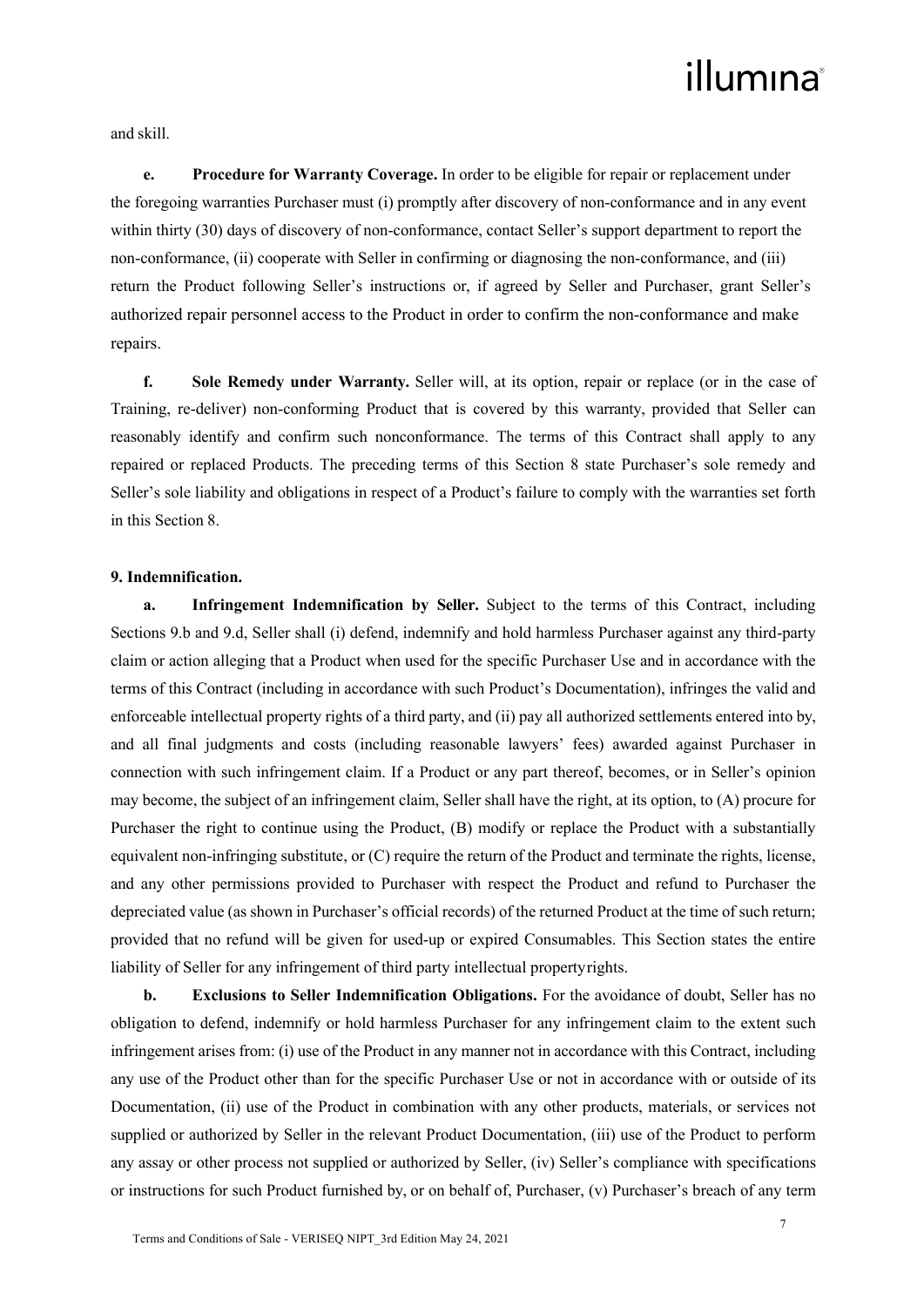of this Contract, (vi) use of stand-alone third party goods that may be acquired or used with the Products, or (vii) the use of the Products in any manner not in accordance with the Purchaser Use and this Contract (including Documentation) that requires rights to intellectual property rights owned by third parties (each of (i) – (vii), an "**Excluded Claim**").

**c. Indemnification by Purchaser.** Subject to Section 9.d, Purchaser shall defend, indemnify and hold harmless Seller, its Affiliates, their non-Affiliate collaborators and development partners that contributed to the development of the Product, and their respective officers, directors, representatives and employees against any claims, liabilities, damages, fines, penalties, causes of action, and losses of any and every kind, including personal injury or death claims and infringement of a third party's intellectual property rights, resulting from, relating to, or arising out of any Excluded Claim.

**d. Conditions to Indemnification Obligations.** The parties' indemnification obligations under this Contract are conditioned upon the party seeking indemnification (i) promptly notifying the other party in writing of such claim or action, (ii) giving the other party exclusive control and authority over the defense and settlement of such claim or action, (iii) not admitting infringement of any intellectual property right without prior written consent of the other party, (iv) not entering into any settlement or compromise of any such claim or action without the other party's prior written consent, not to be unreasonably withheld or delayed, and (v) providing reasonable assistance to the other party in the defense of the claim or action; provided that, the party reimburses the indemnified party for its reasonable out-of-pocket expenses incurred in providing such assistance.

**10. Discontinuation/Changes to Consumable Kits.** Purchaser acknowledges and agrees that any Product may be phased out of production and no longer available, and/or there may be a new, reconfigured, or repackaged version of a Consumable Kit that embodies a material change to form, fit or function of such Consumable Kit with respect to its technical specifications identified on Seller's Certificate of Analysis for such Consumable Kit ("**Changed Consumable Kit**"). To the extent Seller is aware that Purchaser has purchased affected Consumable Kits within the nine month period prior to the Discontinuation Date or change, Seller will use commercially reasonable endeavors to notify Purchaser of the discontinuation or change and will make the Changed Consumable Kits available no later than six (6) months prior to the date that the original Consumable Kit is discontinued ("**Discontinuation Date**"). Upon Purchaser request, Seller may in good faith provide a reasonable quantity of Changed Consumable Kits free of charge to facilitate Purchaser's validation efforts in support of the change. Use of Changed Consumable Kits is subject to these terms and conditions.

**11. Title and Risk of Loss.** Title (except for software) and risk of loss transfers to Purchaser on the date indicated in the proof of delivery specified by Seller.

**12. Provision of Software; Documentation; Training.** Seller shall provide VeriSeq Software on server hardware purchased by Purchaser from Seller. Seller may provide Documentation with each Product at time of shipment or electronically. Purchaser shall not copy or transfer the VeriSeq Software from the server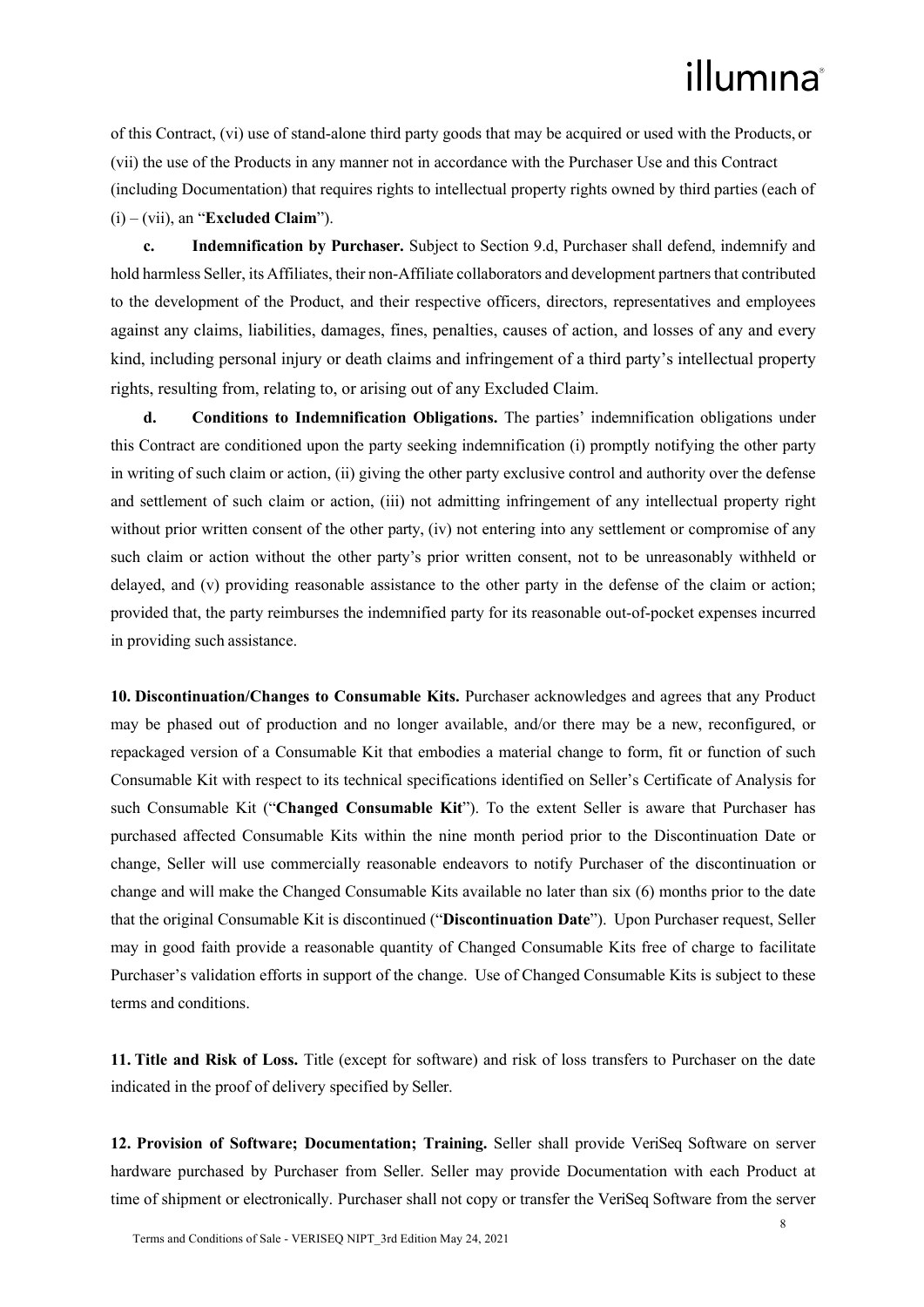hardware supplied by Seller without Seller's prior written consent. With respect to any Training ordered by Customer, Seller shall provide up to fifty (50) hours of Training at such times to be agreed between the Seller and Purchaser. Any additional Training requested by Purchaser shall be at additional charge and separately contracted for by Seller andPurchaser.

### **13. Term and termination.**

**a. Term.** Unless terminated earlier in accordance with its terms, this Contract shall commence on the Effective Date and shall continue in force (i) until the expiry date as stated in the Consent, or, if no expiry date is stated in the Consent, (ii) for a period expiring on the first occurrence of 31 March following the Effective Date.

**b. Termination.** Without limiting any of its other rights or remedies, either party may terminate this Contract with immediate effect on written notice to the other party if (a) there is a material breach of this Contract by the other party, and, where such breach is capable of being remedied, such breach is not remedied by the other party within thirty (30) days of such written notice, or (b) the other party (i) suspends or threatens to suspend (1) payment of its debts or is unable to pay its debts as they fall due or (2) all or a substantial part of its business, (ii) becomes the subject of a voluntary or involuntary petition in bankruptcy or any proceeding relating to insolvency, receivership, liquidation or composition for the benefit of creditors; or (iii) is the subject of any event or proceeding in any jurisdiction to which the other party is subject that has an equivalent or similar effect to any of the events set forth in the foregoing sub-paragraphs (i) and (ii).

**c. Consequences.** On termination or expiry of this Contract for any reason (x) Purchaser shall immediately pay to Seller all of Seller's outstanding unpaid invoices and interest; (y) Sections 1, 2, 3, 4, 5, 6, 8 (for the remainder of any surviving warranty period), 9, 10, 13.c, and 14, and terms which expressly or by implication have effect after termination shall continue in full force and effect; and (z) the parties' rights and remedies that have accrued as at termination or expiry shall not beaffected.

### **14. General.**

**a. Whole agreement.** This Contract exclusively governs the ordering, purchase, supply, and use of the Product, to the exclusion of any other terms that Purchaser seeks to incorporate or impose, or which are implied by trade, custom, practice or course of dealing. Seller's failure to object to any such terms that Purchaser may seek to incorporate or impose shall not constitute a waiver by Seller, nor constitute acceptance by Seller of such terms. Any samples, drawings, descriptive matter, or advertising produced by Seller and any descriptions or illustrations contained in Seller's catalogues or brochures are produced for the sole purpose of giving an approximate idea of the Products described in them. They shall not form part of this Contract or have any contractual force. This Contract represents the entire agreement between the parties regarding the subject matter hereof and supersedes all prior discussions, communications, agreements, and understandings of any kind between the parties. The Purchaser agrees that it shall have no remedies in respect of any statement, representation, assurance or warranty (whether made innocently or negligently) that is not set forth in this Contract. Subject to Section5.a, the Purchaser agrees that it shall have no claim for innocent or negligent misrepresentation or negligent misstatement based on any statement in this Contract.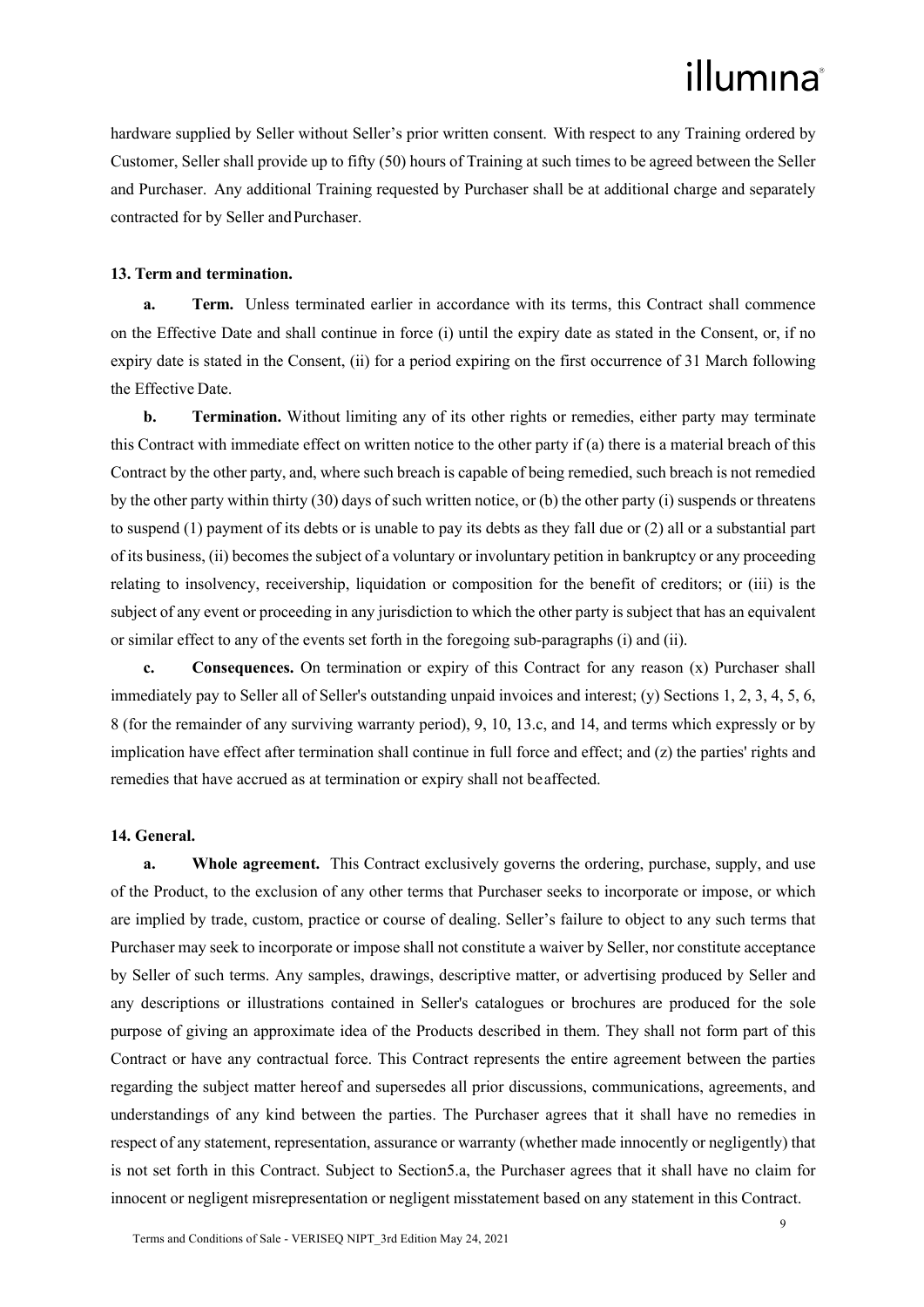**b. Governing Law.** This Contract, and any dispute or claim arising out of or in connection with it or its subject matter or formation (including non-contractual disputes or claims) shall be governed by and construed in accordance with the laws of Japan, and Seller and Purchaser agree that the United Nations Convention on Contracts for the International Sale of Goods shall not apply to thisContract.

**c. Representations and Warranties of Purchaser; Resale.** Purchaser acknowledges andagrees that Purchaser is not an authorized dealer, representative, reseller, or distributor of any of Seller's, or its Affiliates', products or services. Purchaser represents and warrants that it is purchasing the Products on behalf of itself and not on behalf of a third party and agrees not to (i) actively resell or distribute the Products to a third party; or (ii) export the Products from Japan.

**d. Seller Remedies for Breach.** In addition to, and without limiting, any other rights or remedies of Seller specified elsewhere in this Contract, or any other rights or remedies available to Seller under law or in equity, Seller may on written notice to Purchaser with immediate effect do any, all, or any combination of the following in the event Purchaser breaches any term of this Contract: (i) cease performance, including cease further shipments of the Product, (ii) terminate the rights granted to Purchaser pursuant to Section 2, and (iii) terminate any remaining product warranty for the affectedProducts.

**e. Future Products.** Purchaser acknowledges and agrees that any products and/or services that may be made available by Seller after the date of this Contract ("**Future Products**") are subject to new part numbers, pricing, and specifications and that Purchaser's acquisition of the Products hereunder is not in reliance on the availability of any Future Products.

**f. Seller Affiliates.** Any actions or rights that may be performed or exercised by Seller hereunder may be performed or exercised by Seller itself or by any of its Affiliates. By way of non-limiting example, Seller's Affiliates may carry out shipment, servicing, invoicing and receipt of payment. Seller's Affiliates may enforce any term of this Contract against Purchaser after being added as a party to this Contract.

**g. Force Majeure.** Seller is not responsible for any failure to perform or delay attributable in whole or in part to any cause beyond its reasonable control, including but not limited to acts of God, fire, flood, tornado, earthquake, hurricane, lightning, government actions, actual or threatened acts of war, terrorism, civil disturbance or insurrection, sabotage, labor shortages or disputes, failure or delay in delivery by Seller's suppliers or subcontractors, transportation difficulties, shortage of energy, raw materials or equipment, or Purchaser's fault or negligence. In the event of any such delay the delivery date shall be deferred for a period equal to the time lost by reason of the delay.

**h. Notices.** Any notice required or permitted shall be in writing sent to Seller's Legal Department. A notice shall be deemed received when (i) delivered personally; (ii) five (5) days after having been sent by registered or certified mail, return receipt requested, postage prepaid (or ten (10) days for international mail); or (iii) one (1) day after deposit with a commercial express courier that provides written verification of receipt.

**i. Assignment.** Purchaser may not assign, transfer, mortgage, charge, subcontract or deal in any other manner with this Contract or any of its rights or obligations hereunder, whether voluntary, by operation of law or otherwise, without the prior written consent of Seller; provided that, only notice to Seller and no consent shall be required for any assignment in connection with any merger, acquisition or the sale of all or substantially all of the stock or assets of Purchaser to a party that (i) agrees in writing to be bound by this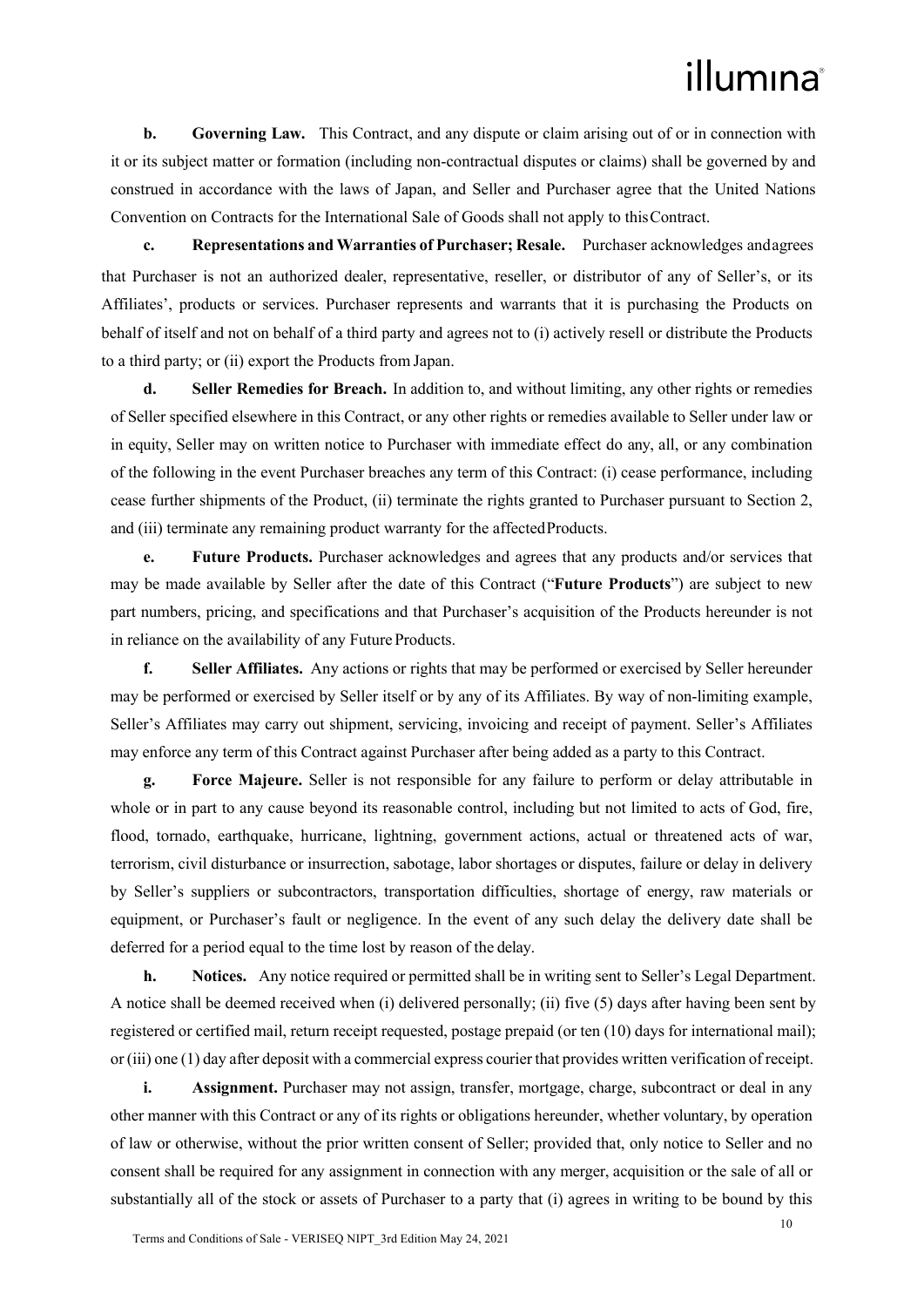Contract, and (ii) is not a competitor of Seller or any of Seller's business units or Seller's Affiliates. Seller may assign, transfer, mortgage, charge, subcontract or deal in any other manner with any or all of this Contract or any of its rights or obligations hereunder, including the right to payments. Any assignment or transfer made by Purchaser in contravention of the terms hereof shall be null and void. Subject to the foregoing, this Contract shall be binding on and inure to the benefit of the parties' respective successors and permitted assigns.

**j. Seller Information.** Purchaser acknowledges and agrees that all information, whether written or not, provided during Training (i) is the confidential information of Seller and/or its Affiliates regardless of whether they have been marked or otherwise identified as confidential or proprietary, (ii) are trade secrets of Seller and its Affiliates, and (iii) are subject to an indefinite period of confidentiality regardless of anything to the contrary and Purchaser shall not use any such information other than as reasonably necessary for use of the Products under this Contract or disclose such information to any third party, excluding in each case any information that Purchaser can demonstrate is already in, or comes into, the public domain other than through Purchaser's unauthorized disclosure. Purchaser may not disclose any financial terms of this transaction to any third party without the prior written consent of the Seller, except as (and only to the extent) required by securities or other applicable law. Purchaser grants to Seller a non-exclusive, fully paid-up, royalty-free, worldwide, irrevocable, non-terminable, perpetual right and license, with the right to sublicense through multiple tiers, to commercially exploit and otherwise use in any manner suggestions, ideas, improvements, comments and other information provided by Purchaser to Seller related to the Products and all intellectual property rights therein.

**k. Export Compliance.** Purchaser acknowledges that the Products, any related technology, or information provided to Purchaser may be subject to restrictions and controls imposed by the United States Export Administration Act and the regulations thereunder (or the export regulations and laws of another country). Notwithstanding anything to the contrary in this Contract, Purchaser agrees not to use the Products in, or export or re-export the Products, any related technology, or information provided to Purchaser into, any country or to any person or entity, or in any manner, in violation of such controls or any other laws, rules or regulations of any country, state or jurisdiction.

**l. Healthcare Law Compliance.** Purchaser acknowledges and agrees that as a healthcare company, Seller, and Seller's Affiliates, may be required by applicable law and regulation or company rules and policies (e.g., the U.S. Sunshine Act, and state and foreign equivalents, the Clinical Trials Act of Japan, and the Transparency Guidelines of the Japan Federation of Medical Devices Associations and Japan Association of Clinical Reagents Industries) to disclose the existence of this Contract, the terms of this Contract including financial terms, and the subject matter. Purchaser shall, upon request, promptly provide Seller with such information as are necessary to make suchdisclosure.

**m. Miscellaneous.** These terms and conditions may be amended by Seller from time to time at its sole discretion with prior notice by way of a notice on the Seller's website, by e-mail, or in writing. Such amendment to these terms and conditions shall apply to this Contract concluded between Seller and Purchaser. If any provision is held invalid or unenforceable, such provision shall be enforced to the maximum extent permissible so as to give effect to the intent of the parties, and the remaining terms will continue in full force